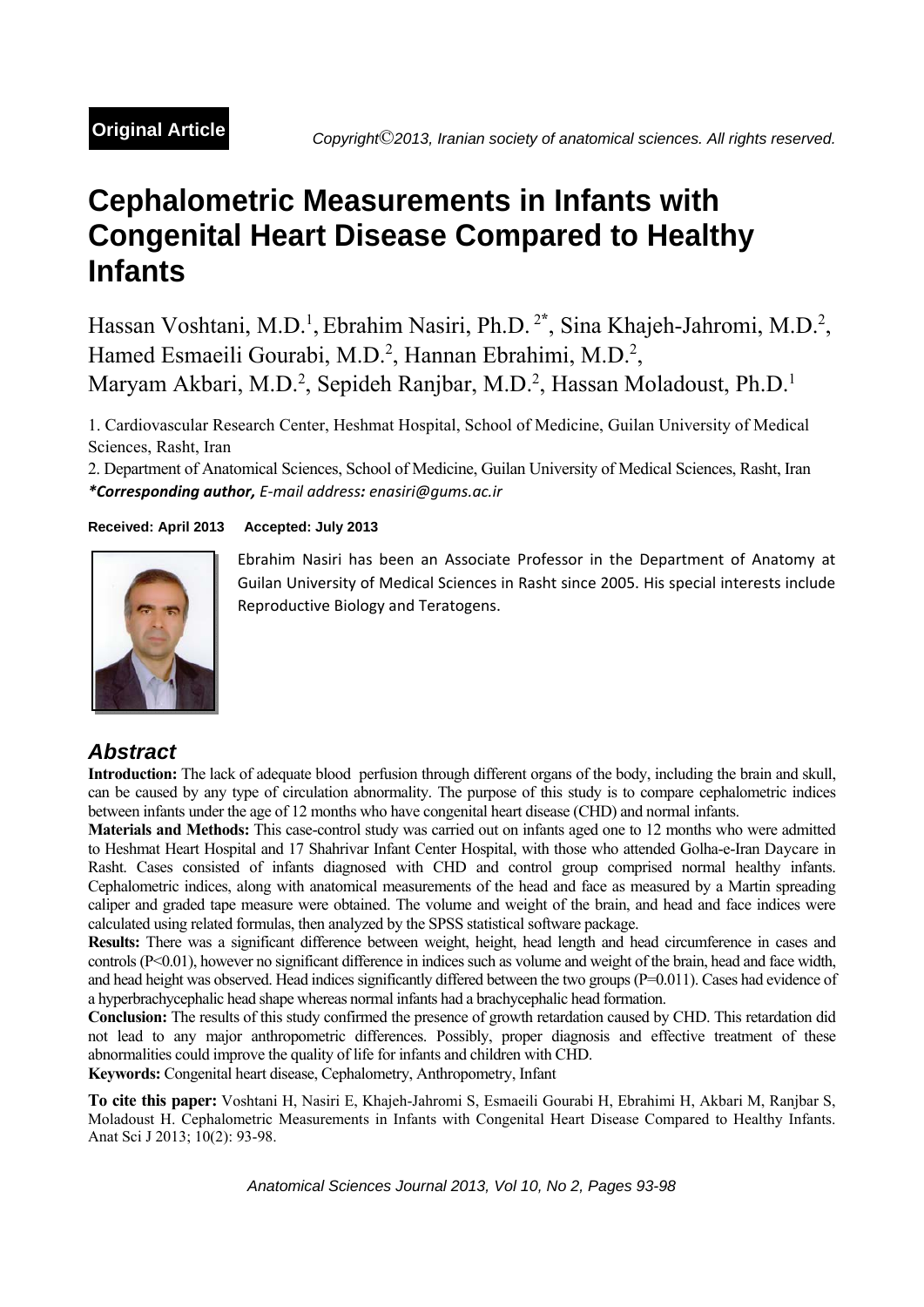#### **Introduction**

In humans, during the embryonic period the brain grows to its highest level; the rest of its growth occurs after birth and is accompanied with brain hypertrophy. During the embryonic period, the skull size is considerably larger than other parts of the body. During the first trimester, the brain is half of the fetus height, one third during the fifth month and one fourth at birth [1]. After birth the rate of brain development significantly increases. Cephalometry is one of the most important branches of anthropology that measures head and face dimensions and indices. It is related to brain growth and facial shapes. Head length and width are the most important dimensions of the skull. The skull index is calculated by measuring these two variables [2].

Studies of specific age and sex groups have shown that the size and dimension of neonates' bodies are the basis of future annual changes. Thus it is important to know the normal range of changes in their measurements. One of the health evaluation indices for neonates is their anthropometric measurements. The brain and skull grows at different rates from the first month of birth until sixth years of age; most changes occur during this period [3]. Growth and development of the skeletal system has an important role in determining body formation. Bone growth is a complex process for which different pathways such as cephalometry can be involved. In addition to brain growth, growth of deciduous teeth [3], development of paranasal sinuses [4], hereditary factors [5], and environmental agents that include residence and weather [6] are factors that affect formation of the head and face.

Height, weight and cephalometric dimensions are variable among fetuses and infants where sometimes these variables differ from the

infant's calculated age. Most of these effective factors are genetic however environmental factors also play an important role. Major structural abnormalities are seen in 2% to 3% of neonates at birth; other abnormalities are diagnosed by the end of the fifth year after birth. Congenital heart disease (CHD) is considered an important factor that causes growth retardation of different parts of the body [1]. CHD affects growth and development of infants because of the perfusion insufficiency to different organs of body, including the brain. Therefore, CHD may cause different cephalometric dimensions. Clinical knowledge about these effects could be helpful in early diagnosis, treatment and ensuring proper growth in early life. The purpose of this study is to survey indices of the skull, face, and brain volume and weight in infants with CHD compared to normal infants who reside in Rasht, Iran.

#### **Materials and Methods**

This case-control study used the convenient random sampling method to enroll 137 infants of both sexes, aged one to 12 months who were admitted to Heshmat Heart Hospital, 17 Shahrivar Infants' Center Hospital, and those who attended Golha-e-Iran Daycared in Rasht between March 2010 until May 2012. Cases consisted of infants diagnosed with CHD and controls comprised healthy infants. Infants with known abnormalities such as mental retardation, those with surgical histories, twins or the presence of concurrent disease were excluded. All study procedures were approved by the Medical Ethics Committee Guilan University of Medical Sciences, Rasht, Iran.

Anthropometric variables such as head length (the maximum distance between the frontal tuberosity and anion), head width (the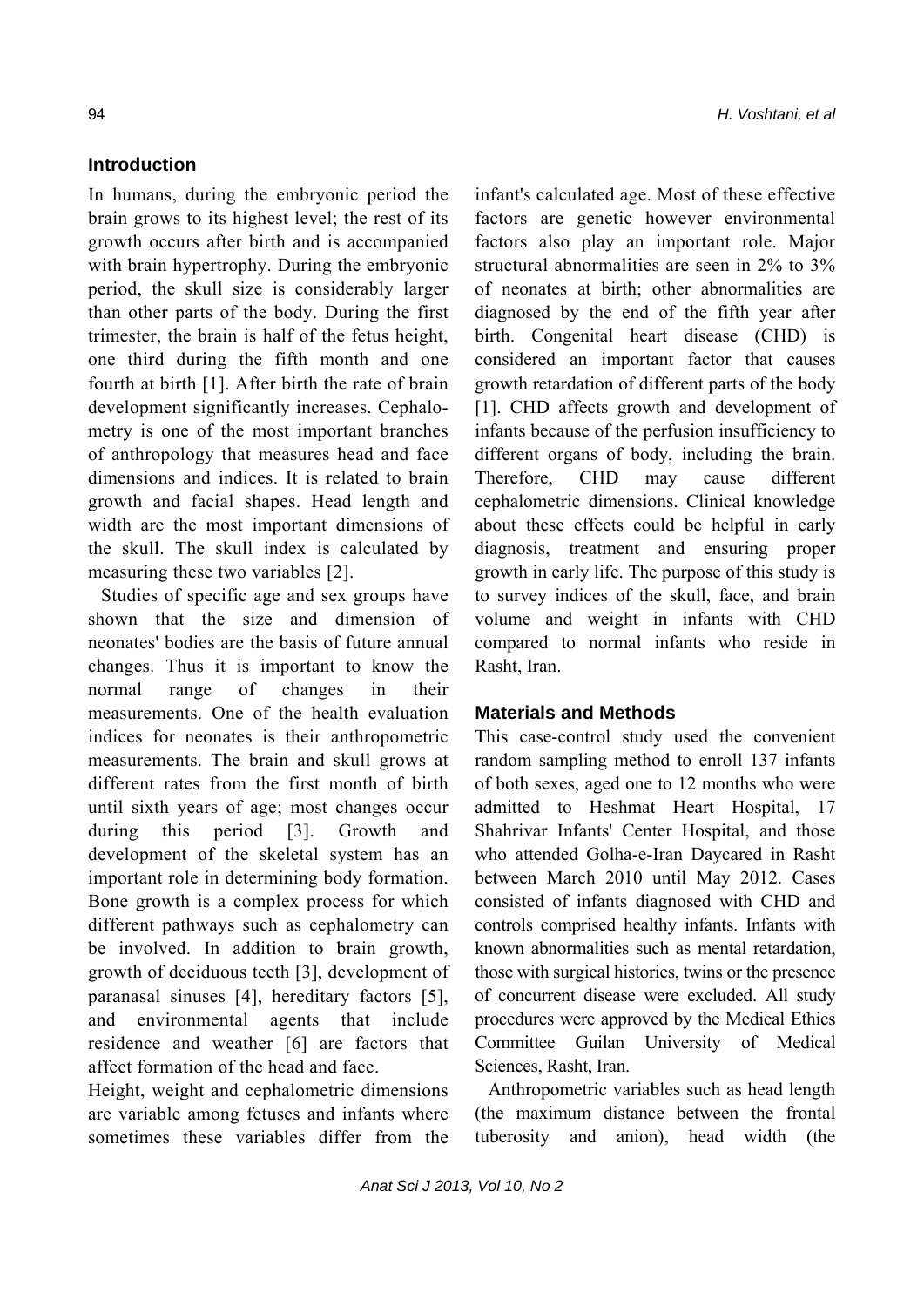maximum distance between two parietal bones), head height (distance between tragus and top of the head), head circumference (maximum horizontal circumference from the frontal bone to the anion), face width (direct distance between two zygomatic arches) and face length (distance between the ganion and nasion) were measured by a Martin spreading caliper and graded tape measure[7]. All measurements were performed by one of the colleagues of this project and all of the above variables were estimated in millimeters.

Head index, face index, brain volume and brain weight were calculated according to the following formulas [2]:

Head index= [head width (mm)/head length  $(mm)$ ]×100

Face index= [face length (mm)/face width  $(mm)$  $\times$ 100

Brain volume for males  $\text{(mm)}^3$ )  $\equiv$ 0.000337×[head length (mm)-11]×[head width (mm)-11] $\times$ [head height (mm)-11] + 406.01 cc

Brain volume for females  $\text{(mm}^3)$  =  $0.000400\times$ [head length (mm)-11] $\times$ [ head width (mm)-11] $\times$ [ head height (mm)-11] + 206.60 cc

Brain weight (g) = Brain volume (mm<sup>3</sup>)  $\times$ 1.035

Statistical analysis was performed by SPSS for Windows software, version 17.0 (SPSS Inc., Chicago, IL, USA). Continuous variables were expressed as mean and standard deviation (mean±SD) and the independent one-sample ttest was used to compare the means of the two groups (CHD vs. normal infants). Categorical variables were compared with Pearson's chisquared test. P<0.05 were considered statistically significant.

#### **Results**

This study evaluated 137 infants, from which 86 were diagnosed with CHD. There were 41females (48%) who had CHD and the

others were normal (29 males and 22 females, P=0.606; Table 1). The mean age of normal infants was 6.34±3.44 months; for CHD infants, it was  $6.67 \pm 3.50$  months  $(P>0.05)$ . Normal infants weighed significantly more  $(7.79 \pm 2.46 \text{ kg})$  than the case group  $(6.43\pm2.11 \text{ kg}; \text{P}=0.001)$ .

| Table 1: Infants' clinical data (n=137). |  |  |  |  |  |
|------------------------------------------|--|--|--|--|--|
|------------------------------------------|--|--|--|--|--|

| Male sex $(M : F = 1.17)$             | 74 (54%)         |
|---------------------------------------|------------------|
| Age (months)                          | $5.92 \pm 3.49$  |
| Weight (kg)                           | $6.92 \pm 2.33$  |
| Length (cm)                           | $64.00 \pm 9.31$ |
| Patient (Patient : Healthy = $1.69$ ) | 86 (62.8%)       |
| TF                                    | $5(3.6\%)$       |
| PDA                                   | $4(2.9\%)$       |
| ASD                                   | $22(16.1\%)$     |
| VSD                                   | 18 (13.2%)       |
| <b>PS</b>                             | $3(2.2\%)$       |
| $ASD+VSD$                             | 21 (15.3%)       |
| $ASD+PS$                              | $4(2.9\%)$       |
| ASD+PDA                               | $4(2.9\%)$       |
| Others                                | $5(3.6\%)$       |
|                                       |                  |

TF: Tetralogy fallot, PDA: Patent ductus arteriosus, ASD: Atrial septal defect, VSD: Ventricular septal defect, PS: Pulmonary stenosis.

Thus, weight growth in the normal group was better. The mean height in the normal group was 66.76±10.69 cm and in the case group it was  $62.50\pm8.17$  cm which was significantly different (P=0.012). The mean±SD of anthropometric variables for normal and CHD infants are presented in Table 2. Head length in the normal group was  $14.35 \pm 1.33$  cm and in the case group it was  $13.62 \pm 1.60$  cm which was significant (P=0.007). However, other head variables that included head width and height showed no significant differences between these two groups  $(P>0.05)$ .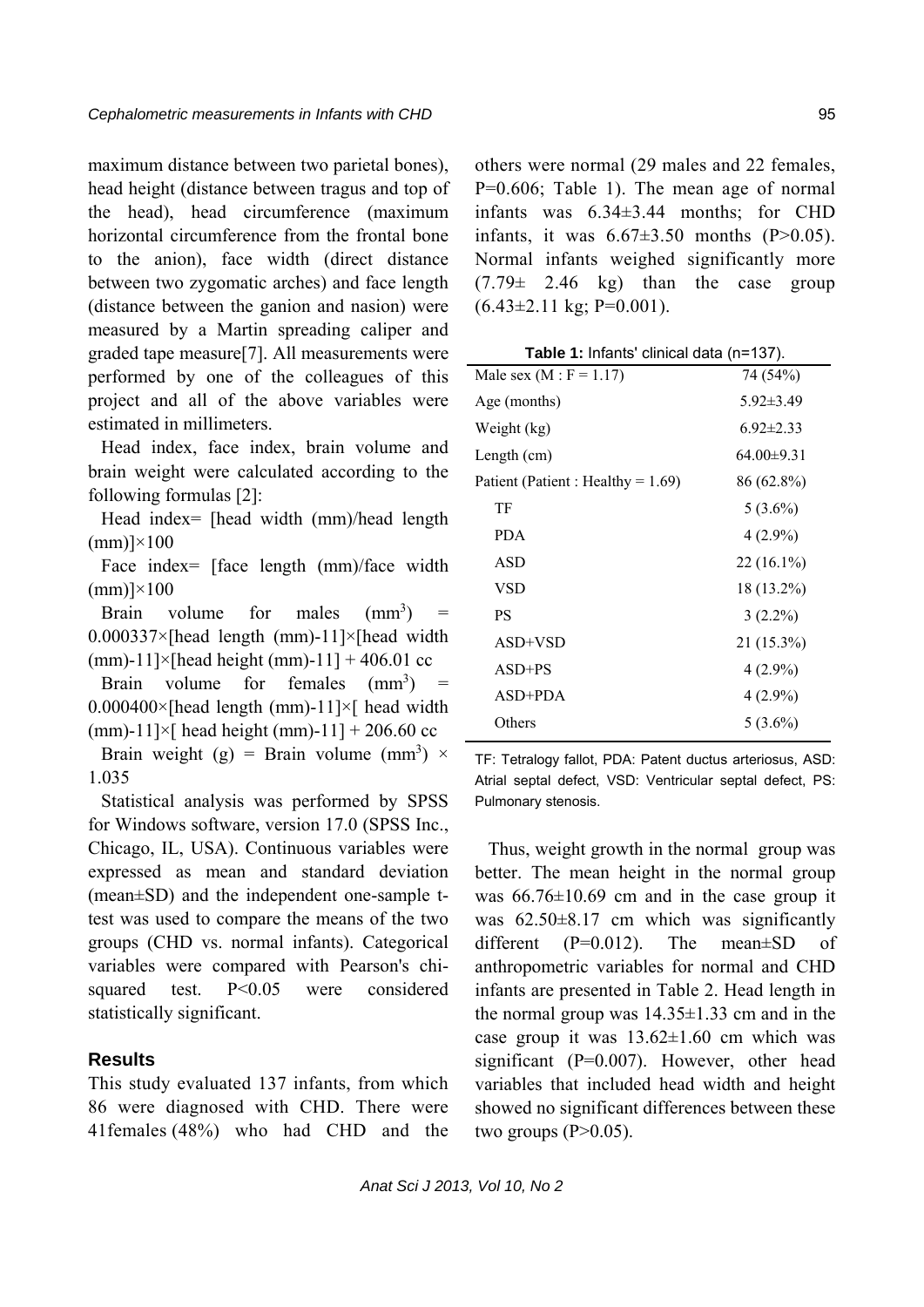| Table 2. Mean ESD of antihopolitetric variables in Homial Imarits and those with congenital fiealt disease.<br>(CHD). |                         |                  |                  |                          |                  |                    |  |  |  |  |
|-----------------------------------------------------------------------------------------------------------------------|-------------------------|------------------|------------------|--------------------------|------------------|--------------------|--|--|--|--|
| <b>Variables</b>                                                                                                      | Normal infants $(n=51)$ |                  |                  | $CHD$ infants ( $n=86$ ) |                  |                    |  |  |  |  |
|                                                                                                                       | Females $(n=22)$        | Males $(n=29)$   | Total            | Females $(n=41)$         | Males $(n=45)$   | <b>Total</b>       |  |  |  |  |
| Head length, cm                                                                                                       | $13.84 \pm 1.34$        | $14.74 \pm 1.20$ | $14.35 \pm 1.33$ | $13.20 \pm 1.25$         | $14.01 \pm 1.79$ | $13.62 \pm 1.60**$ |  |  |  |  |
| Head width, cm                                                                                                        | $11.76 \pm 1.26$        | $11.77 \pm 1.30$ | $11.76 \pm 1.27$ | $11.28 \pm 1.22$         | $11.74 \pm 1.37$ | $11.52 \pm 1.31$   |  |  |  |  |
| Head height, cm                                                                                                       | $9.85 \pm 1.08$         | $9.91 \pm 0.96$  | $9.88 \pm 1.00$  | $9.55 \pm 1.24$          | $10.01 \pm 1.11$ | $9.79 \pm 1.19$    |  |  |  |  |
| Head circumference, cm                                                                                                | $41.64\pm3.70$          | $44.05\pm4.74$   | $43.01\pm4.45$   | $40.08\pm3.42$           | $41.39\pm3.91$   | $40.77 \pm 3.72**$ |  |  |  |  |
| Face length, cm                                                                                                       | $7.88 \pm 0.99$         | $8.00 \pm 1.01$  | $7.95 \pm 0.99$  | $7.39\pm0.97$            | $7.59 \pm 1.00$  | $7.49 \pm 0.98*$   |  |  |  |  |

**Table 2:** Mean±SD of anthropometric variables in normal infants and those with congenital heart disease

Face width, cm 8.05±0.69 8.15±0.73 8.11±0.71 7.81±0.89 8.00±1.21 7.91±1.07 Head index (%) 85.10±5.86 79.80±5.94 82.09±6.42 85.66±7.60 84.32±8.62 84.96±8.13\* Face index (%) 98.14±12.46 98.32±11.78 98.24±11.96 95.17±12.64 96.13±15.41 95.67±14.08

**Normal vs. CHD infants (both sexes): \* P<0.05, \*\* P<0.01** 

Head circumference in the normal group was 43.01±4.45 cm and for the case group it was 40.77±3.72 cm which was significant (P=0.002). Face length in normal group was 7.95±0.99 cm and the case group had a mean face length of 7.49±0.98 cm which was significantly different (P=0.011). The face length of cases was smaller. Despite these results, face width showed no significant difference in these two groups  $(P>0.05)$ .

There was no significant difference between groups in terms of calculated, estimated brain volume and weight (P>0.05). Surveys based on face index showed that both groups had a hyperlipoprospic face formation, however the mean head index was 82.09±6.42 in the normal group and 84.96±8.13 in the case group which was significantly different (P=0.033). This result suggested that the brachycephalic head formation was present in the normal group and a hyperbrachycephalic head formation was noted in the case group.

#### **Discussion**

Cephalometry is an important part of anthropometry where head and facial dimensions are measured [8]. Results of cephalometric surveys are used for pediatrics, legal medicine, plastic surgery, jaw surgery and orthodontics [9] Dimensions of the human body are affected by racial, geographical, regional, sexual and age factors [10].

In the current study, head and facial indices in the normal group indicated a brachycephalic head formation and hyperlipoprospic face formation, respectively. In a study by Safikhani et al. [7], head index was calculated to be a brachycephalic head formation in normal group. In support of the current results, Safikhani reported the presence of a brachycephalic head formation in patients with CHD.

Measurement of anthropometric factors in infants can be an early estimation for the recognition of anomalies [5]. Possibly, different studies should be designed that demonstrate anthropometric changes caused by these diseases.

The results of this study have shown significant differences in weight and length between the two groups which could be related to factors such as inadequate use of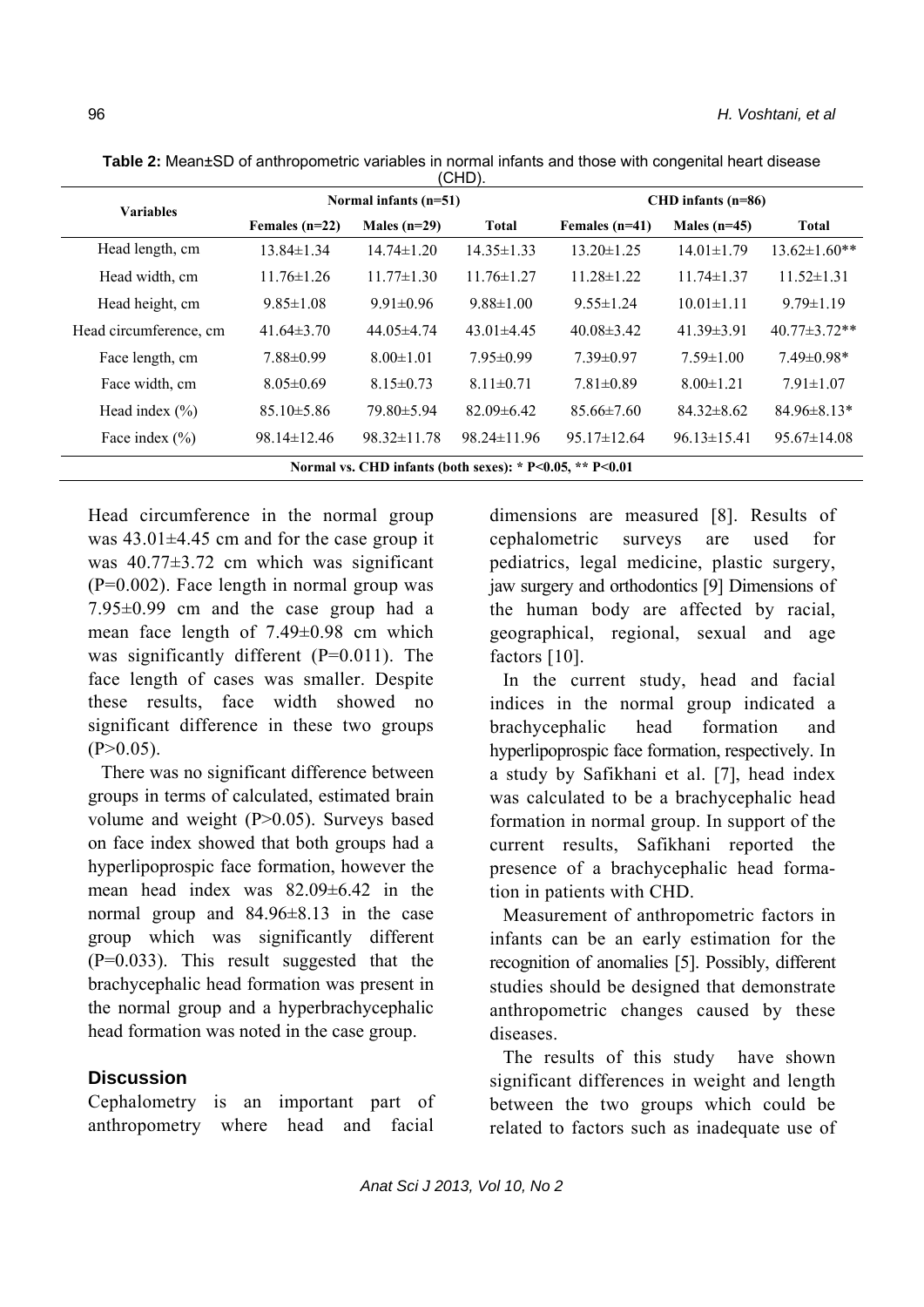food, malabsorption and the increase in basic energy level according to an increased body metabolism. One of the most important agents that affect development is inadequate use of food in patients with CHD [11]. Previous studies have proposed different theories about growth retardation in infants with CHD. Some studies reported no relationship between degrees of cyanosis in children with cyanotic CHD and severity of growth retardation [12]. However, others found that the degree of growth impairment was closely associated with the severity of the hemodynamic impairment [13, 14]. Linde et al. [15] showed that weight and height retardation of cyanotic children was higher than acyanotic children.

In our study, there was a significant difference between weight, height, head length and head circumference (P<0.05). In a report by Manzar et al., patients with CHD had smaller heads at birth [16]. Safikhani et al. reported similar results and attributed the source of this phenomenon to oxygen inadequacy and blood perfusion insufficiency of the brain tissue [7]. Yung et al. studied 305 consecutive neonatal autopsies and showed a high correlation between head circumference and crown-rump length. When the head circumference was significantly smaller than crown-rump length, there was a higher incidence of CHD [17]. Dimiti et al. showed that head circumference in children with CHD was smaller than the normal population [18], which supported the results of the current study. According to previous

#### **References**

- **1.** Sadler TW. Langman's medical embryology. 9th ed. Baltimore, Md.: Lippincott William & Wilkins, 2003; 171-179.
- **2.** Gray H, Standring S, Ellis H, Berkovitz BKB. Gray's anatomy: the anatomical basis of clinical practice. 39th ed. Edinburgh ; New York, Elsevier Churchill

 studies, the most important factor might be malnutrition and brain perfusion inadequacy. Donoferio et al have concluded that inadequate cerebral flow in CHD fetuses, despite autoregulation, might alter brain growth [19]. Therefore, this phenomenon cannot be easily explained. Today, most CHD patients are quickly diagnosed by developed diagnostic methods (Echocardiography, Angiography, Single Photon Emission Computer Tomography and ...), worked up and treated; therefore complications do not have adequate enough time to completely appear.

As a limitation, we used instruments to measure the outside of the skull. Therefore, this method could not accurately calculate brain indices. However, our calculation methods of brain weight were similar to previous studies.

This study showed evidence of growth retardation caused by CHD. This retardation did not lead to any major anthropometric differences. Possibly, proper diagnosis and effective treatment of these abnormalities could improve the quality of life of infants and children with CHD.

#### **Acknowledgment**

This research was supported by a grant from Guilan University of Medical Sciences. The authors express their appreciation to Mrs. Fereshteh Bordom, Mananger of the Golha-e-Iran daycare in Rasht, Iran.

Livingstone, 2005;487-489.

- **3.** Kliegman R, Nelson WE. Nelson textbook of pediatrics. 19<sup>th</sup> ed. Philadelphia, PA: Elsevier/ Saunders, 2011;229-284.
- **4.** Larsen W. Human Embryology. 3 ed. New York: Churchill Livingstone; 2001.

*Anat Sci J 2013, Vol 10, No 2*